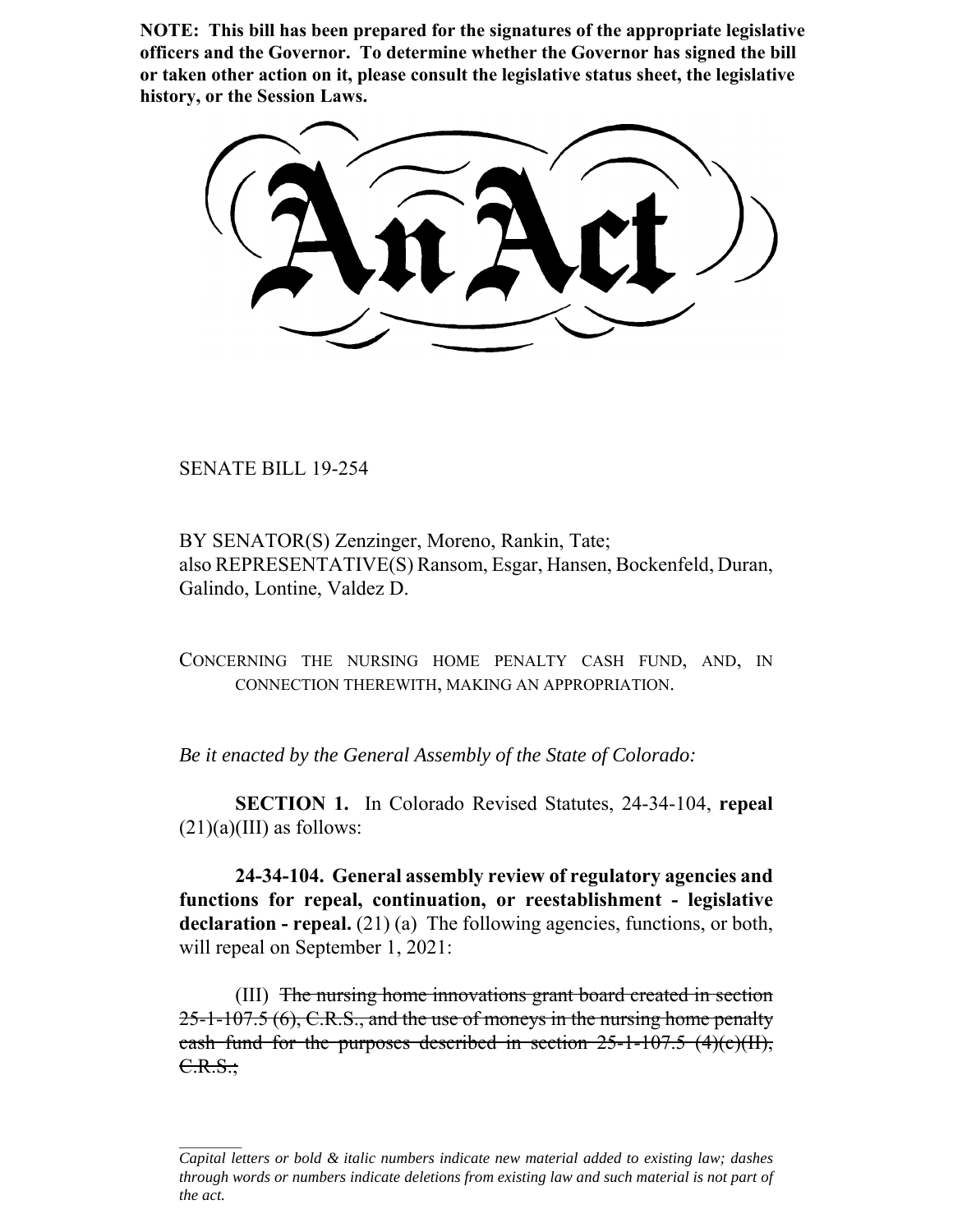**SECTION 2.** In Colorado Revised Statutes, 25-1-107.5, **amend**  $(4)(d)(III)$ ; and **repeal**  $(4)(d)(I)$  and  $(7)$  as follows:

**25-1-107.5. Additional authority of department - rules remedies against nursing facilities - criteria for recommending assessments for civil penalties - cooperation with department of health care policy and financing - nursing home penalty cash fund - nursing home innovations grant board - reports.** (4) (d) (I) The departments shall distribute the following amounts of moneys in the nursing home penalty cash fund for the purposes described in subparagraph (II) of paragraph (c) of this subsection (4):

(A) For any fiscal year, two hundred fifty thousand dollars if the fund balance is greater than two million dollars on July 1 of that fiscal year;

(B) If the fund balance on July 1 of any fiscal year is less than two million dollars, the department shall distribute twenty-five percent of the moneys deposited in the fund in the immediately preceding fiscal year, not to exceed two hundred fifty thousand dollars in total fund distribution per fiscal year.

(III) Notwithstanding subparagraph (I) of this paragraph (d), the departments shall ensure that the balance of the nursing home penalty cash fund does not fall below one million dollars as a result of expenditures for the purposes described in subparagraph (II) of paragraph (c) of this subsection  $(4)$  and shall not distribute moneys pursuant to this paragraph  $(d)$ for such purposes if making a distribution would cause the fund balance to fall below the minimum balance required by this subparagraph (III) THE MEDICAL SERVICES BOARD CREATED PURSUANT TO SECTION 25.5-1-301 SHALL ESTABLISH A MINIMUM RESERVE AMOUNT TO BE MAINTAINED IN THE NURSING HOME PENALTY CASH FUND TO ENSURE THAT THERE IS SUFFICIENT MONEY FOR THE DEPARTMENTS TO DISTRIBUTE IN ACCORDANCE WITH SUBSECTION (4)(b)(II) OF THIS SECTION, IF NEEDED. THE DEPARTMENTS SHALL NOT EXPEND MONEY FROM THE FUND FOR THE PURPOSES DESCRIBED IN SUBSECTION  $(4)(c)(II)$  of this section if the expenditure would CAUSE THE FUND BALANCE TO FALL BELOW THE MINIMUM RESERVE AMOUNT.

(7) (a) Subparagraph (II) of paragraph (c) of subsection  $(4)$  of this section, subsection  $(6)$  of this section, and this subsection  $(7)$  are repealed, effective September 1, 2021.

## PAGE 2-SENATE BILL 19-254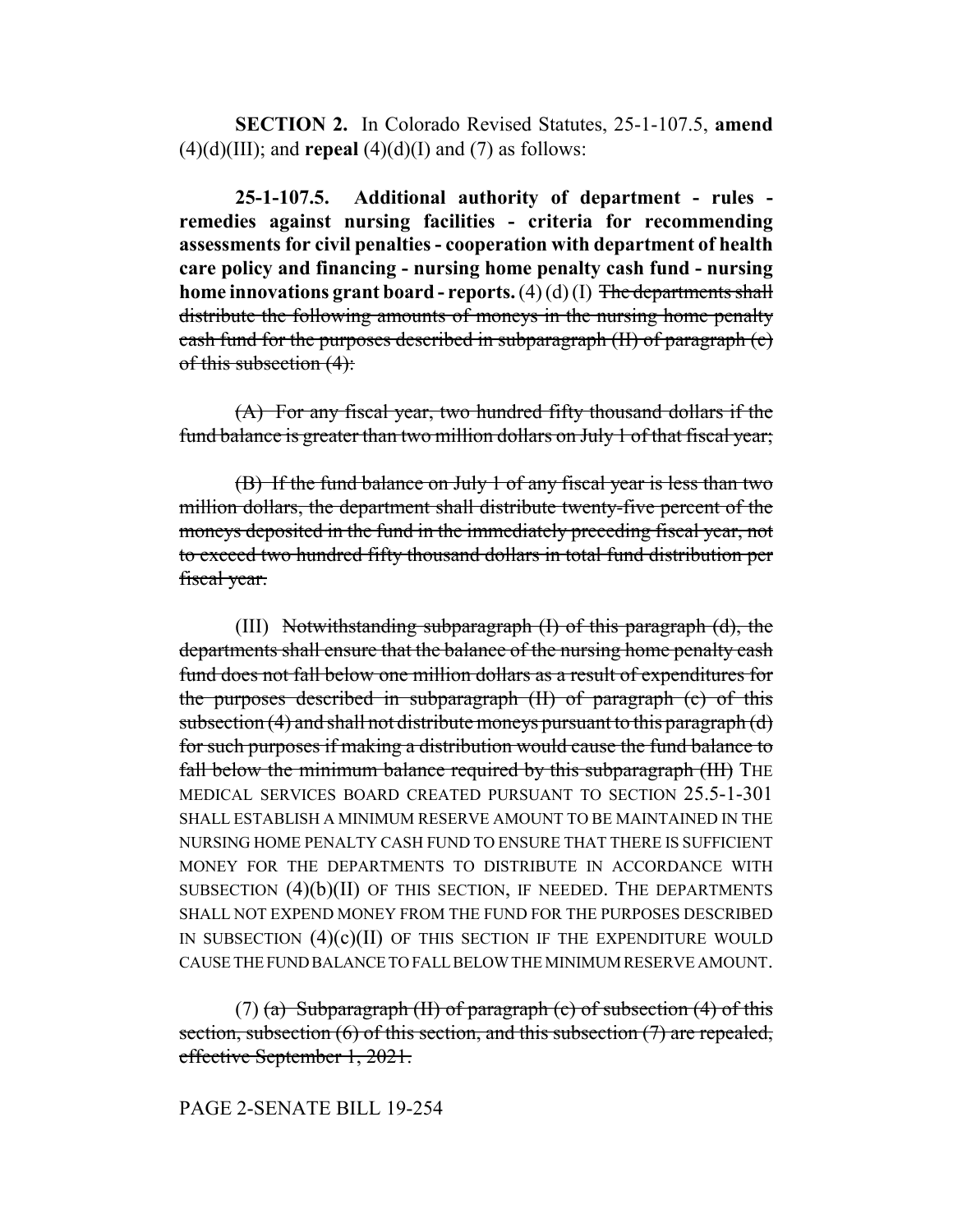(b) Prior to the repeal, the nursing home innovations grant board and its functions, and the use of moneys in the nursing home penalty cash fund for the purposes described in subparagraph (II) of paragraph (c) of subsection (4) of this section, shall be reviewed pursuant to section 24-34-104, C.R.S.

**SECTION 3. Appropriation.** For the 2019-20 state fiscal year, \$250,000 is appropriated to the department of health care policy and financing. This appropriation is from the nursing home penalty cash fund created in section 25.5-6-205 (3)(a), C.R.S. To implement this act, the department may use this appropriation for general professional services and special projects.

**SECTION 4. Act subject to petition - effective date.** This act takes effect at 12:01 a.m. on the day following the expiration of the ninety-day period after final adjournment of the general assembly (August 2, 2019, if adjournment sine die is on May 3, 2019); except that, if a referendum petition is filed pursuant to section 1 (3) of article V of the state constitution against this act or an item, section, or part of this act within such period, then the act, item, section, or part will not take effect unless

## PAGE 3-SENATE BILL 19-254